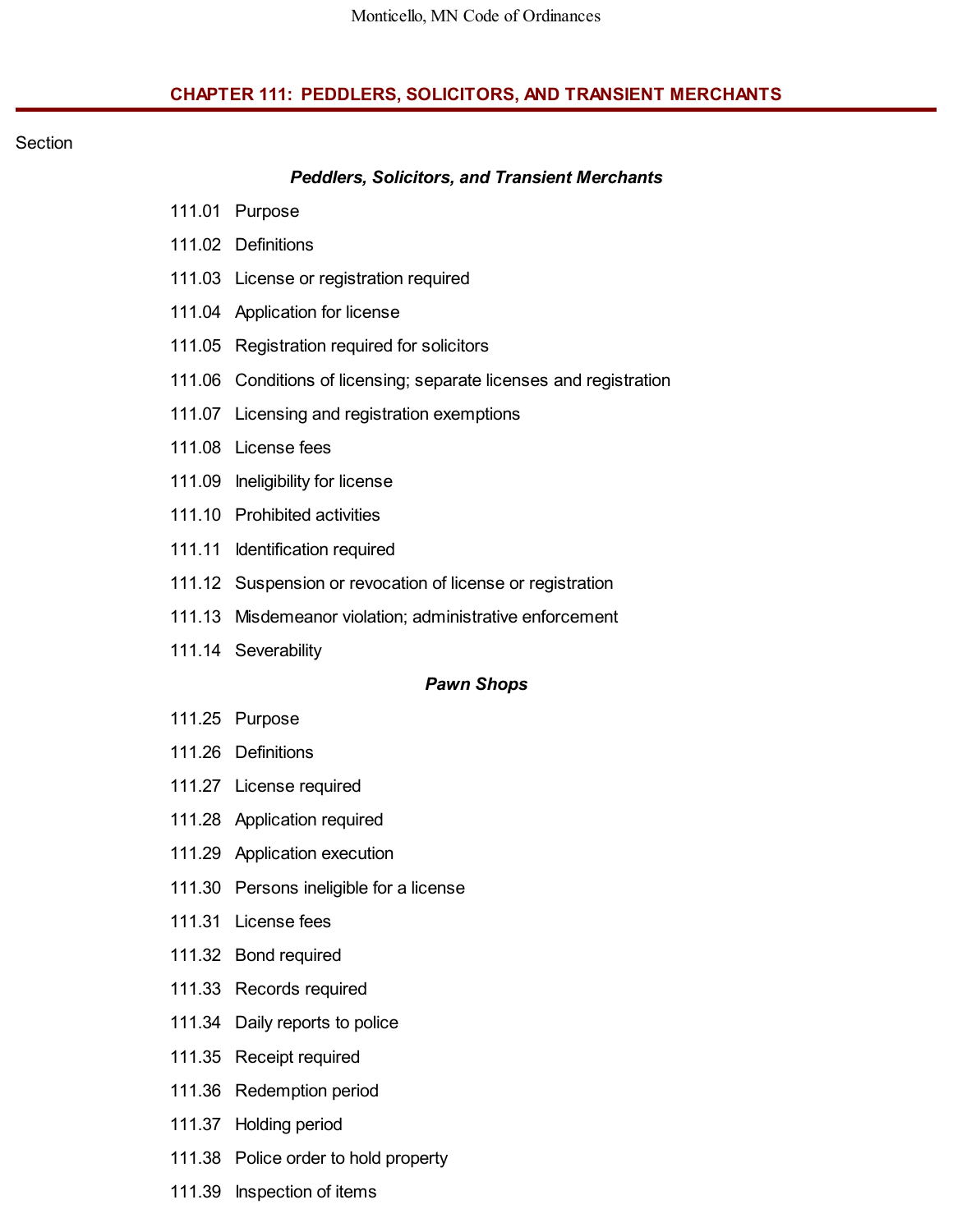- 111.40 Label required
- 111.41 Prohibited acts
- 111.42 Denial, suspension, or revocation
- 111.43 Business at only one place
- 111.99 Penalty

## **PEDDLERS, SOLICITORS, AND TRANSIENT MERCHANTS**

#### **§ 111.01 PURPOSE.**

This subchapter is not intended to interfere with legitimate business activities of peddlers, solicitors, and transient merchants as the same are herein defined, whether same be local or interstate. These provisions are intended only to, as nearly as possible, ferret out the illegitimate or confidence operators and to regulate and control all those who would use their unique presence on property within the city, for purposes of harassment, nuisance, theft, or other unlawful activities.

#### **§ 111.02 DEFINITIONS.**

For the purpose of this subchapter, the following definitions shall apply unless the context clearly indicates or requires a different meaning.

*PEDDLER.* Any person who goes door to door, street to street, or place to place, to offer or display for sale, and delivering immediately upon sale, goods, wares, merchandise, or services transported with that person.

*SOLICITOR.* Any person who, for solely commercial sales purposes, goes door to door, street to street, or place to place, to obtain or attempt to obtain orders for goods, wares, merchandise, or services as shown or described by sample, catalog, or some other form, for which delivery or performance will occur at a later time.

*TRANSIENT MERCHANT.* Any person, who engages in, or transacts any temporary and transient business in the city, selling goods, wares, or merchandise; and, who, for the purpose of carrying on such business, hires, leases, occupies, or uses a building, structure, vacant or occupied lot, or railroad car for the exhibition and sale of such goods, wares, and merchandise. The term *TRANSIENT MERCHANT* does not include a seller or exhibitor in a firearms collector show involving two or more sellers or exhibitors.

#### **§ 111.03 LICENSE OR REGISTRATION REQUIRED.**

It is unlawful for any person to engage in business as a peddler or transient merchant the city without first obtaining a license therefor from the city. A license must be applied for at least ten days prior to the date when the activity to be carried on is to commence. The applicant shall completely fill out an application for a license as prepared by the city and pay the applicable license fee per the fee schedule ordinance. For peddler permit application, a background investigation will be required with fee prescribed per the fee schedule ordinance.

Penalty, see § 111.99

#### **§ 111.04 APPLICATION FOR LICENSE.**

(A) *Application.* Application for a license shall be made on a form provided by the city. All applications shall be signed by the applicant. Any fraud, misrepresentation, or false statement on the application shall constitute a violation of this subchapter. All applications shall include the following information:

(1) Name and driver's license number or other acceptable identification of the person registering, including recent passport style photograph of applicant;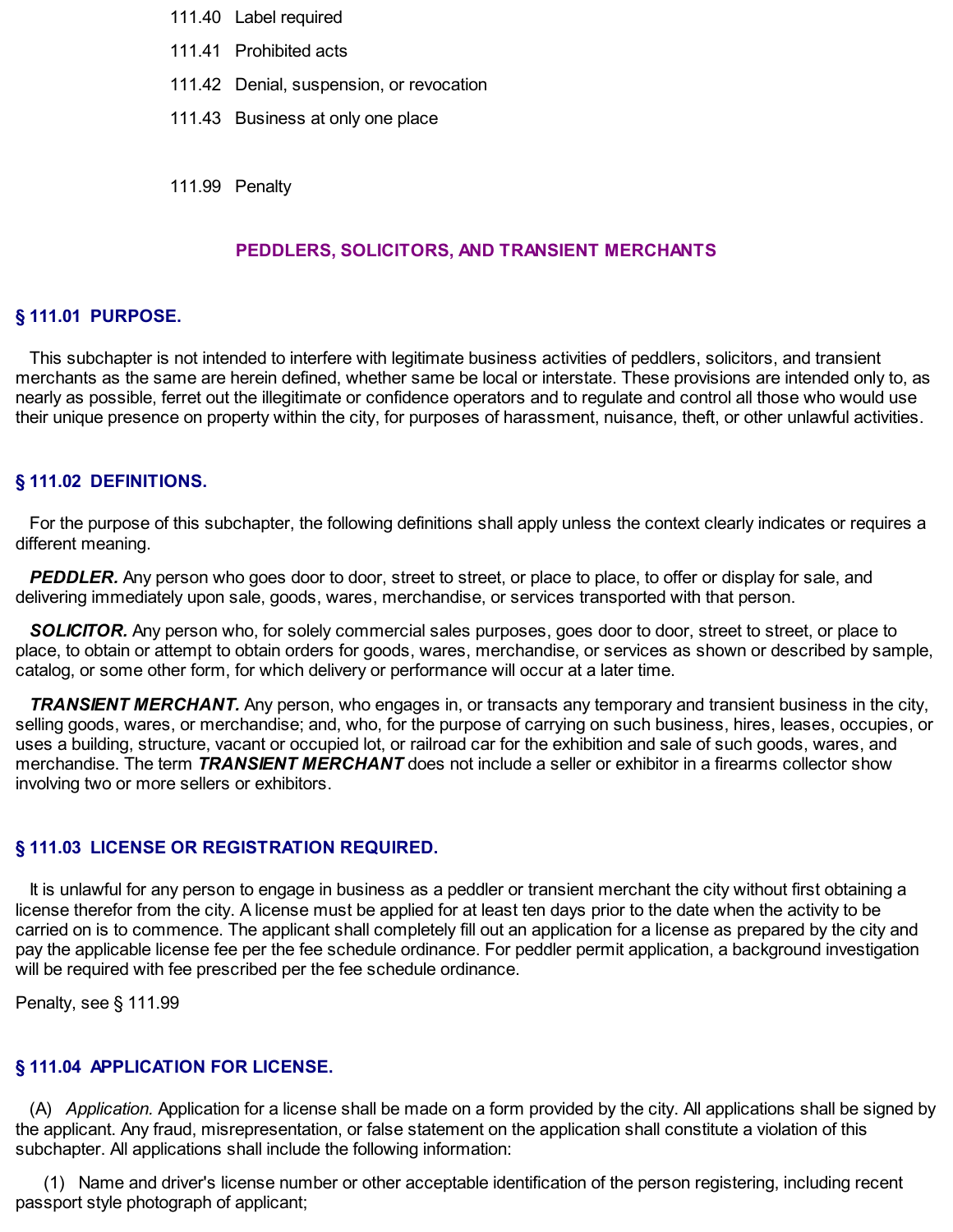(2) Full address of the applicant's permanent residence;

(3) Telephone number of the applicant's permanent residence;

(4) Full legal name of any and all business operation(s) owned, managed, or operated by the applicant, or for which the applicant is an employee or agent;

(5) Full address of the applicant's regular place of business (if any);

(6) Any and all business related telephone number(s) of the applicant;

(7) The type of business for which the applicant is applying for a license;

(8) The dates during which the applicant intends to conduct business and the number of days he or she will be conducting business in the city;

(9) Any and all address(es) and telephone number(s) where the applicant can be reached while conducting business within the city, including the location where a transient merchant intends to set up business;

(10) A statement as to whether or not the applicant has been convicted of any felony, gross misdemeanor, or misdemeanor, for violation of any state or federal statute or any local ordinance, other than traffic offenses;

(11) A list of the three most recent locations where the applicant has conducted business as a peddler or transient merchant;

(12) Written permission of the property owner or the property owner's agent for any property to be used by a transient merchant;

(13) A general description of the items to be sold or services to be provided;

(14) All additional information deemed necessary by the City Council;

(15) A list of all individuals to be covered by a group license;

(16) Source of items sold and the item's location at the time of licensing and time of sale;

(17) License plate and registration information for any vehicle to be used in conjunction with the licensed business and a description of the vehicle;

(18) Proof of any required state or county license for transient merchant activities (not applicable to door to door solicitations); and

(19) Written consent authorizing the city to request a criminal history background investigation for peddler permits in accordance with this code.

(B) *Procedure.*

(1) An application shall be determined to be complete only if all required information is provided. If the city determines that an application is incomplete, it shall inform the applicant of the information required to be provided prior to issuance of a license.

(2) The city shall review the application and order any investigation, including background investigations, necessary to verify the information provided with the application.

(3) The city shall either approve or deny the license within five business days after receipt of a complete application.

(4) If the application is denied, the applicant shall be notified in writing of the decision, the reason for the denial, and the applicant's right to appeal the denial by requesting, within seven days of the date of the denial, to be heard by the City Administrator, other designated staff or a Hearing Officer appointed by the City Council within 30 days of the date of the request.

(5) A license granted under this subchapter shall be valid until the date noted on the application.

# **§ 111.05 REGISTRATION REQUIRED FOR SOLICITORS.**

(A) All solicitors shall be required to register with the city prior to engaging in activities. Registration shall be made on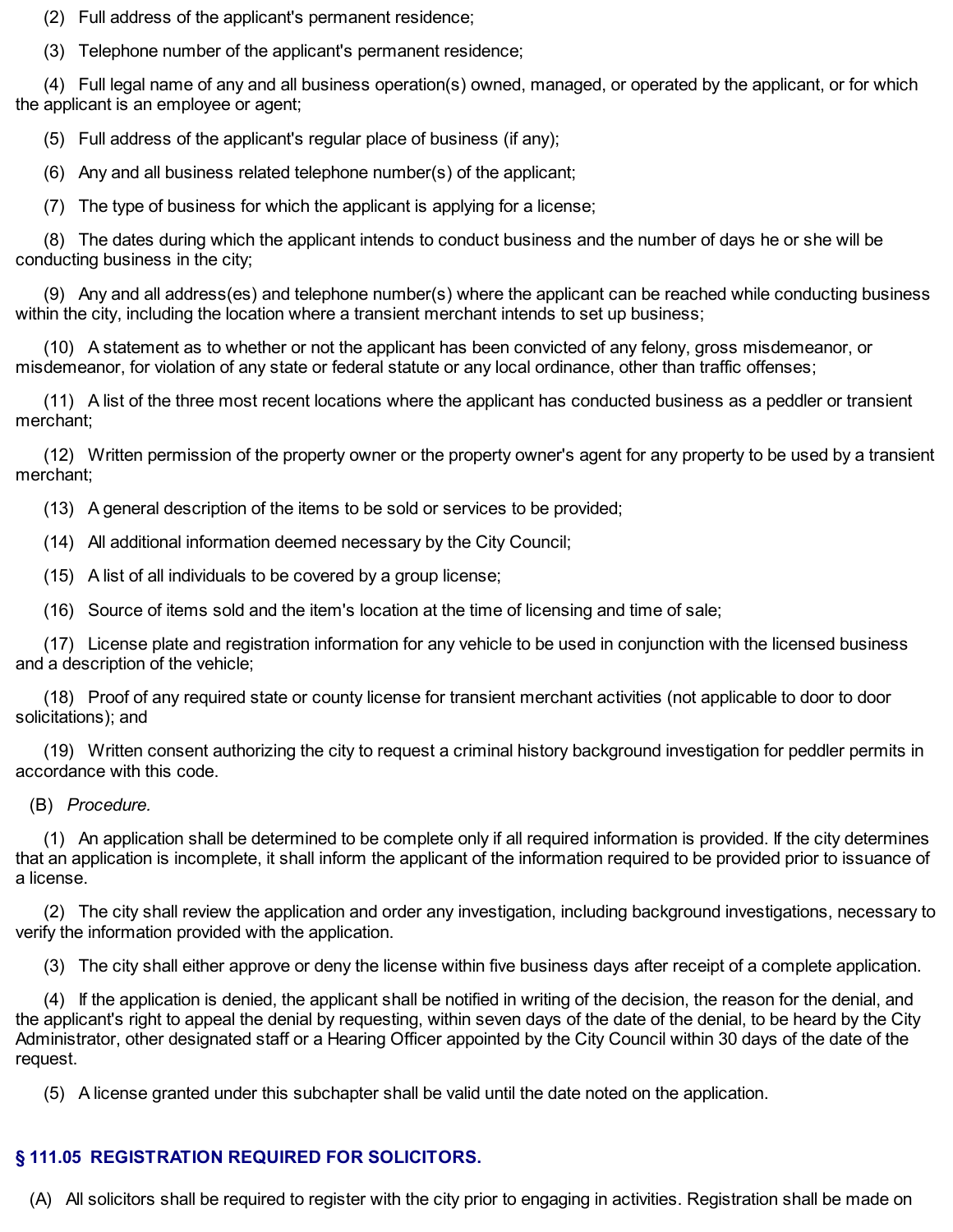the same form required for a license application but no fee shall be required. Upon completion of the registration form, the city shall issue to the registrant a certificate of registration as proof of the registration. Certificates of registration shall be non-transferrable.

(B) All solicitors must carry proof of registration and photo identification in such a manner that the information is readily, continuously, and clearly visible.

(C) Individual and exempt organizations engaging in non-commercial door-to-door advocacy shall not be required to register or obtain a certificate of registration.

## **§ 111.06 CONDITIONS OF LICENSING; SEPARATE LICENSES AND REGISTRATION.**

Each individual engaged as a peddler or person accompanying a licensee at work must secure a separate license. Each individual engaged as a solicitor or person accompanying a solicitor at work must separately register with the city. Licenses and registration are non-transferable. Proof of license or registration shall be displayed at all times.

## **§ 111.07 LICENSING AND REGISTRATION EXEMPTIONS.**

The licensing and registration requirements of this subchapter shall not apply to:

(A) Any person selling or attempting to sell, or to take or attempt to take orders for, any product grown, produced, cultivated, or raised on any farm or garden within the city. Such person must comply with the city's zoning ordinance and other applicable ordinances;

(B) Persons exercising that person's state or federal constitutional rights, except if that person's exercise of constitutional rights is merely incidental to a commercial activity;

- (C) Daily newspaper sales;
- (D) Persons selling personal property at wholesale to retailers; and/or
- (E) Merchants or their employees or agents delivering goods in the regular course of business.

#### **§ 111.08 LICENSE FEES.**

License fees for peddler permits and transient merchant license shall be determined by the City Council and listed in the fee schedule ordinance.

#### **§ 111.09 INELIGIBILITY FOR LICENSE.**

The following shall be grounds for denying a license or registration under this subchapter:

(A) The failure of the applicant to obtain and show proof of having obtained any required license;

(B) The failure of the applicant to truthfully provide any of the information requested by the city as a part of the application, or the failure to sign the application, or the failure to pay the required fee at the time of application;

(C) The conviction of the applicant for any violation of any federal or state statute or regulation, or of any local ordinance, which adversely reflects on the person's ability to conduct the business for which the license is being sought in an honest and legal manner that will not adversely affect the health, safety, and welfare of the residents of the city. Such violations shall include, but not be limited to, burglary, theft, larceny, swindling, fraud, unlawful business practices, and any form of actual or threatened physical harm against another person; or

(D) The revocation within the past five years of any license issued to the applicant for the purpose of conducting business as a peddler, solicitor, or transient merchant.

# **§ 111.10 PROHIBITED ACTIVITIES.**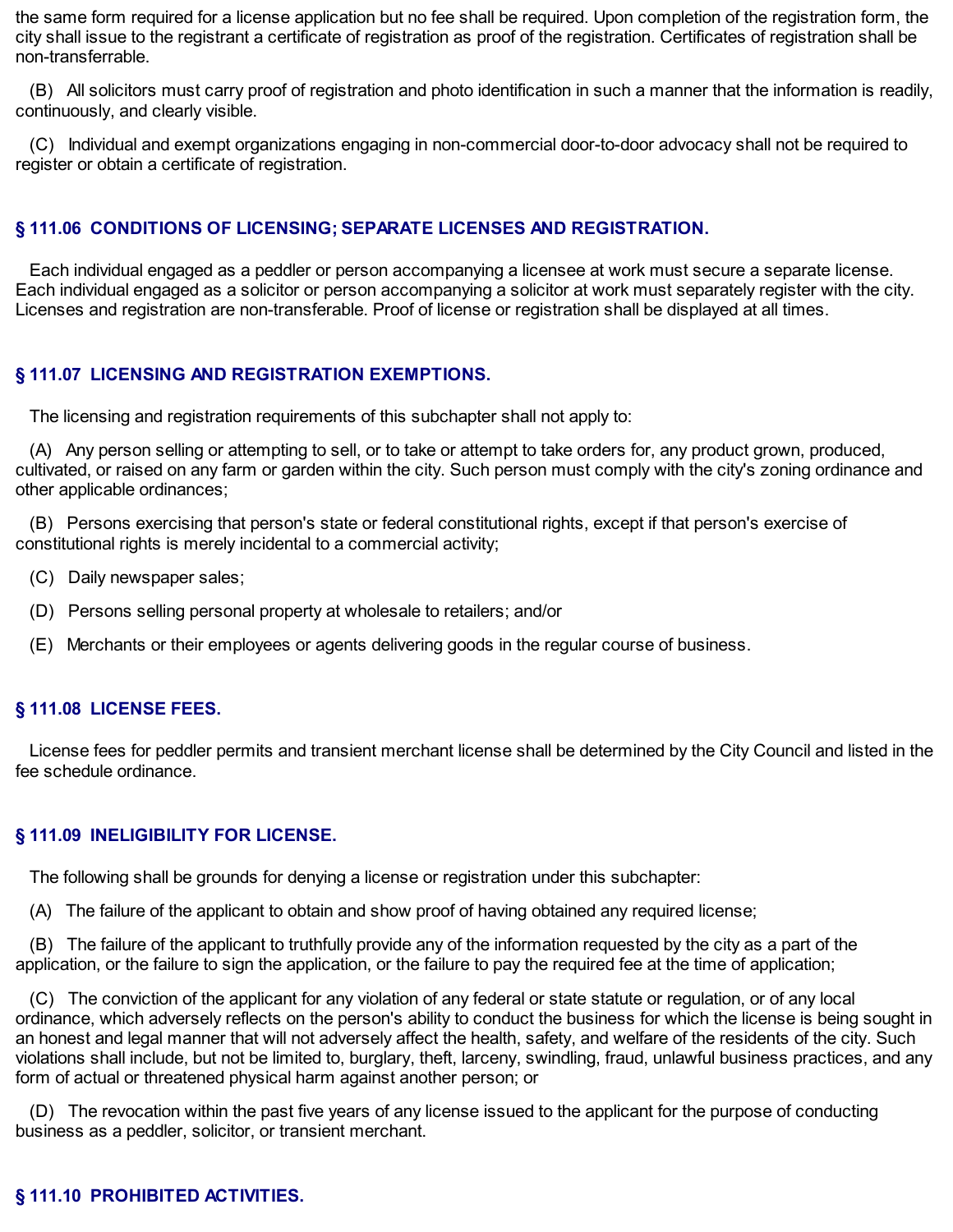No peddler, solicitor, or transient merchant shall conduct business in any of the following manners:

(A) Obstructing the free flow of either vehicular or pedestrian traffic on any street, alley, sidewalk, or other public rightof-way;

(B) Conducting business in such a way as to create a threat to the health, safety, or welfare of any individual or the general public;

(C) Failing to provide proof of license or registration and identification when requested or using the license or registration of another person;

(D) Failing to display the certificate of registration or licensure provided by the city;

(E) Making any false or misleading statements about the product or service being sold, including untrue statements of endorsement. No peddler, solicitor, or transient merchant shall claim to have the endorsement of the city solely based on the city having issued a license or certificate of registration to that person;

(F) Remaining on the property of another when requested to leave, or to otherwise conduct business in a manner a reasonable person would find obscene, threatening, intimidating, or abusive;

(G) Entering upon any premises or attempting to enter in or upon any premises wherein a sign or placard bearing the notice "peddlers or solicitors prohibited" or language similar thereto, is located;

(H) Selling or soliciting sales by transient merchants from public property or right-of-way or from private property unless he or she owns the property or has written permission from the owner; and

(I) Entering upon any residential premises for the purpose of carrying on the licensee's or registrant's trade or business between the hours of 7:00 p.m. and 12:00 p.m. of the following day, unless such person has been invited to do so by the owner or occupant thereof.

# **§ 111.11 IDENTIFICATION REQUIRED.**

All solicitors, peddlers, and transient merchants must carry their city issued license or registration certificate when conducting the business or activity required to be licensed or registered under this subchapter and photo identification.

# **§ 111.12 SUSPENSION OR REVOCATION OF LICENSE OR REGISTRATION.**

(A) *Grounds.* Any license or registration issued under this subchapter may be suspended or revoked at the discretion of the city for violation of any of the following:

- (1) Fraud, misrepresentation, or incorrect statements on the application form;
- (2) Fraud, misrepresentation, or false statements made during the course of the license activity;
- (3) Conviction of any offense for which granting of a license could have been denied under this subchapter;
- (4) Violation of any provision of this subchapter; or

(5) Conducting the business in an unlawful manner or in such a manner as to constitute a breach of the peace or to constitute a menace to the health, safety, or general welfare of the public.

(B) *Notice required.* Prior to revoking or suspending any license or registration issued under this subchapter, the city shall provide the license holder or registrant with written notice of the alleged violation(s) and inform the licensee of the licensee's right to a hearing on the alleged violation. Notice shall be delivered in person or by mail to the permanent residential address listed on the license application or registration, or if no residential address is listed, the business address provided on the license application or registration.

(C) *Hearing.* Upon receiving the notice provided in division (B) above, the licensee or registrant shall have the right to request a hearing. If no request for a hearing is received by the city within ten regular business days following the service of the notice, the city may proceed with the suspension or revocation. For the purpose of mailed notices, service shall be considered complete as of the date the notice is placed in the mail. If a public hearing is requested within the stated time frame, a hearing shall be scheduled within 20 days from the date of the request. Within three regular business days of the hearing, the city shall notify the licensee of its decision.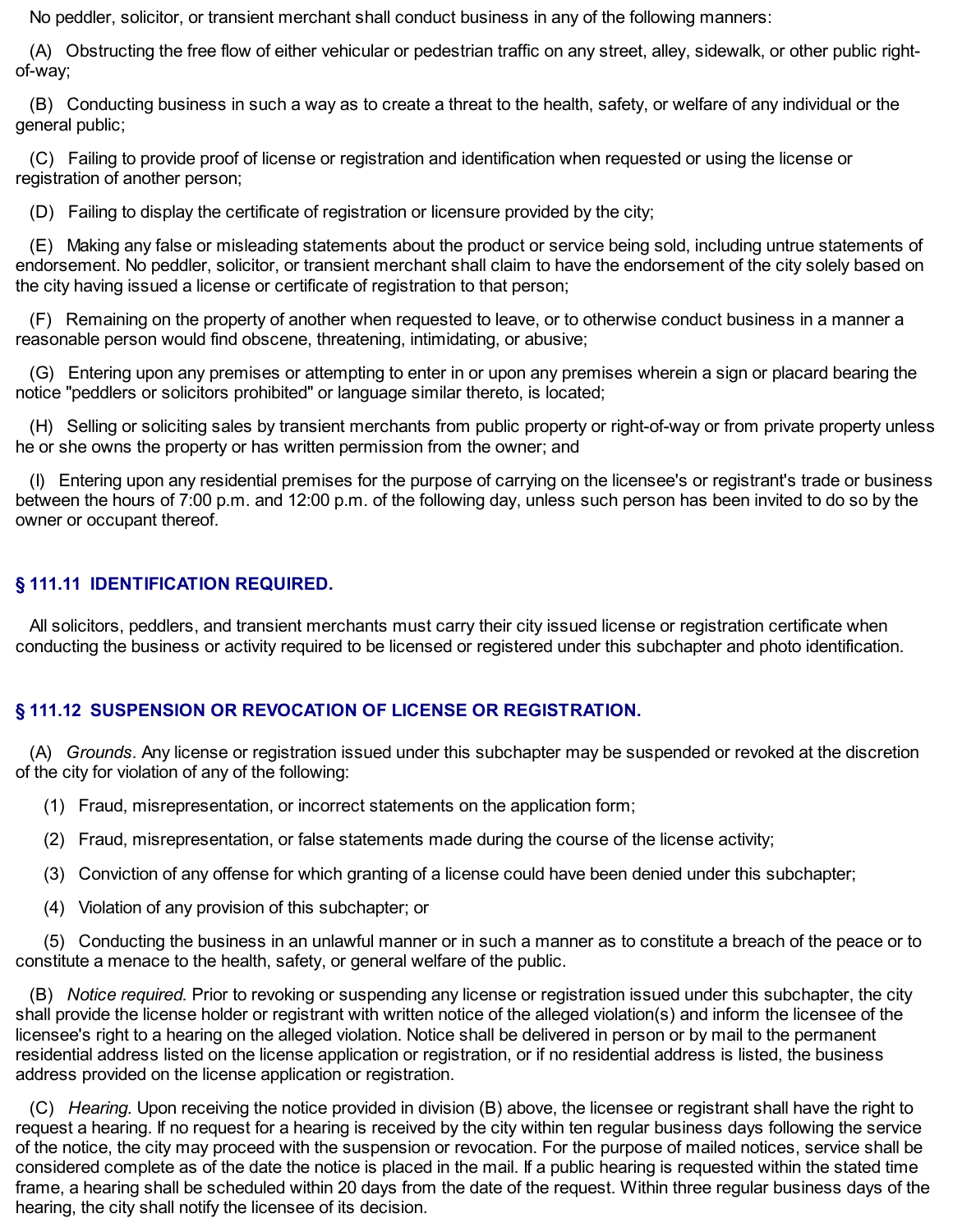(D) *Emergency suspension.* If, in the discretion of the city, imminent harm to the health or safety of the public may occur because of the actions of a peddler, solicitor, or transient merchant licensed or registered under this subchapter, the city may immediately suspend the person's license or registration and provide notice of the right to hold a subsequent hearing as prescribed in division (B) above.

(E) *Right to appeal.* Any person whose license or registration is suspended or revoked under this section shall have the right to appeal that decision in court.

### **§ 111.13 MISDEMEANOR VIOLATION; ADMINISTRATIVE ENFORCEMENT.**

Violation of any provision of this chapter shall be a misdemeanor or a code violation subject to administrative enforcement.

(Prior Code § 7-10-12)

## **§ 111.14 SEVERABILITY.**

If any provision of this subchapter is found to be invalid for any reason by a court of competent jurisdiction, the validity of the remaining provisions shall not be affected.

#### **PAWN SHOPS**

#### **§ 111.25 PURPOSE.**

(A) The City Council finds that use of services provided by pawnbrokers provides an opportunity for the commission of crimes and their concealment because pawn businesses have the ability to receive and transfer property stolen by others easily and quickly. The City Council also finds that consumer protection regulation is warranted in transactions involving pawnbrokers. The City Council further finds that the pawn industry has outgrown the city's current ability to effectively or efficiently identify criminal activity related to pawn shops. The purpose of this subchapter is to prevent pawn businesses from being used as facilities for the commission of crimes, and to assure that the businesses comply with basic consumer protection standards, thereby protecting the public health, safety, and general welfare of the citizens of the city.

(B) To help local law enforcement better regulate current and future pawn businesses, decrease and stabilize costs associated with the regulation of the pawn industry, and increase identification of criminal activities in the pawn industry through the timely collection and sharing of pawn transaction information, this subchapter also implements and establishes the required use of the automated pawn system (APS).

(Prior Code, § 3-15-1)

#### **§ 111.26 DEFINITIONS.**

For the purpose of this subchapter, the following definitions shall apply unless the context clearly indicates or requires a different meaning.

*BILLABLE TRANSACTION.* Every reportable transaction conducted by a pawnbroker except renewals, redemptions, or extensions of existing pawns on items previously reported and continuously in the licensee's possession is a billable transaction.

*PAWNBROKER.* A person, partnership, or corporation who lends money on the security of pledged goods (items that are "left in pawn"), and/or purchases goods on the condition that they may be redeemed or repurchased by the seller for a fixed price, within a fixed period of time. To the extent that a *PAWNBROKER'S* business includes buying personal property previously used, rented or leased, or selling it on consignment, the provisions of this subchapter shall be applicable.

*REPORTABLE TRANSACTION.* Every transaction conducted by a pawnbroker in which merchandise is received through a pawn, purchase, consignment, or trade; or in which a pawn is renewed, extended, or redeemed; or for which a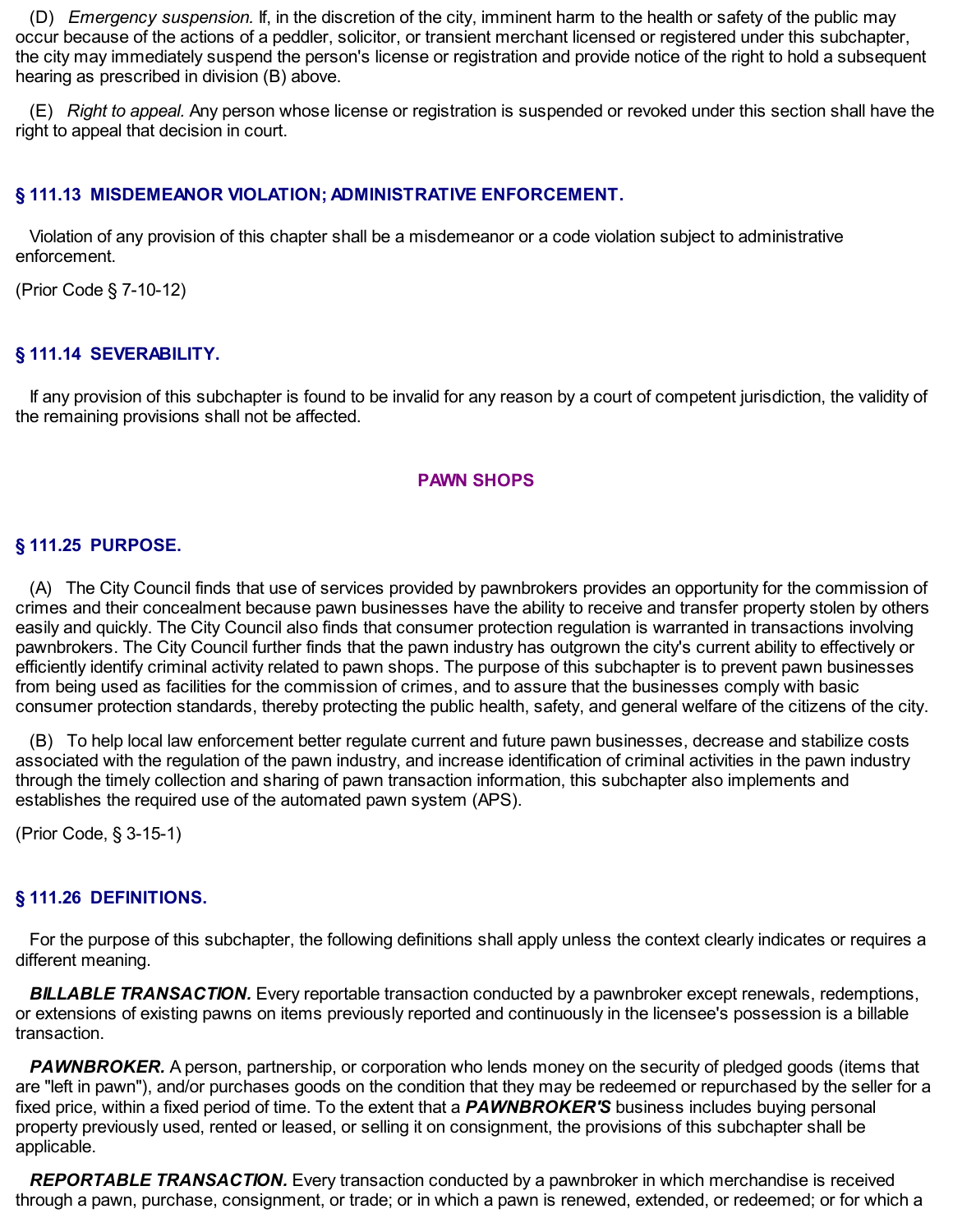unique transaction number or identifier is generated by their point-of-sale software, is reportable except:

(1) The bulk purchase or consignment of new or used merchandise from a merchant, manufacturer, or wholesaler having an established permanent place of business, and the retail sale of the merchandise, provided the pawnbroker must maintain a record of the purchase or consignment which describes each item, and must mark each item in a manner which relates it to that transaction record; and

(2) Retail and wholesale sales of merchandise originally received by pawn or purchase, and for which all applicable hold and/or redemption periods have expired.

(Prior Code, § 3-15-2) (Ord. 542, passed 1-9-2012)

### **§ 111.27 LICENSE REQUIRED.**

No person shall engage in the business of pawnbroker at any location without a pawnbroker license for that location. No pawnbroker license may be transferred to a different location or a different person. Issuance of a license under this subchapter shall not relieve the licensee from obtaining any other licenses required to conduct business at the same or any other location.

(Prior Code, § 3-15-3) Penalty, see § 111.99

#### **§ 111.28 APPLICATION REQUIRED.**

(A) An application form provided by the City Clerk must be completed by every applicant for a new license or for renewal of an existing license.

(B) Every new applicant must provide all the following information:

(1) If the applicant is a sole proprietor:

- (a) The name, place and date of birth, street resident address, and phone number of applicant;
- (b) Whether the applicant is a citizen of the United States or resident alien;

(c) Whether the applicant has ever used or has been known by a name other than the applicant's name, and if so, the name or names used and information concerning dates and places used;

(d) The name of the business if it is to be conducted under a designation, name, or style other than the name of the applicant and a certified copy of the certificate as required by M.S. § 333.01, as it may be amended from time to time;

(e) The street address at which the applicant has lived during the preceding five years;

(f) The type, name, and location of every business or occupation in which the applicant has been engaged during the preceding five years and the name(s) and address(es) of the applicant's employer(s) and partner(s), if any, for the preceding five years;

(g) Whether the applicant has ever been convicted of a felony, crime, or violation of any ordinance other than a traffic ordinance. If so, the applicant must furnish information as to the time, place, and offense of all such convictions; and

(h) If the applicant does not manage the business, the name of the manager(s) or other person(s) in charge of the business and all information concerning each of them required in divisions (B)(1)(a) through (B)(1)(g) above.

(2) If the applicant is a partnership:

(a) The name(s) and address(es) of all general and limited partners and all information concerning each general partner required in division (B)(1) above;

(b) The name(s) of the managing partner(s) and the interest of each partner in the licensed business; and

(c) A true copy of the partnership agreement shall be submitted with the application. If the partnership is required to file a certificate as to a trade name pursuant to M.S. § 333.01, as it may be amended from time to time, a certified copy of the certificate must be attached to the application.

(3) If the applicant is a corporation or other organization: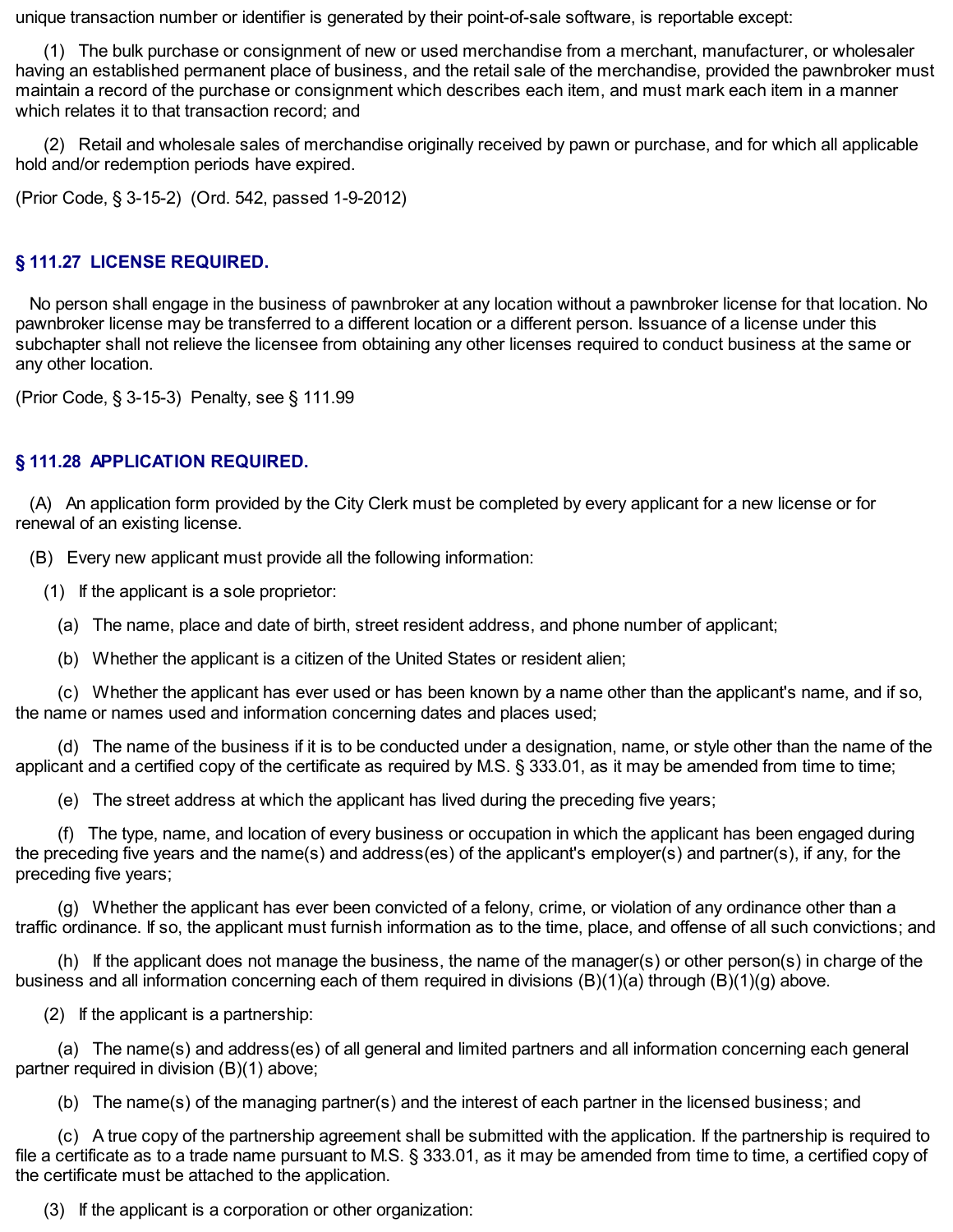(a) The name of the corporation or business form, and if incorporated, the state of incorporation;

(b) A true copy of the certificate of incorporation, articles of incorporation or association agreement, and by-laws shall be attached to the application. If the applicant is a foreign corporation, a certificate of authority as required by M.S. § 303.06, as it may be amended from time to time, must be attached; and

(c) The name of the manager(s) or other person(s) in charge of the business and all information concerning each manager, proprietor, or agent required in divisions (B)(1)(a) through (B)(1)(g) above.

(4) For all applicants:

(a) Whether the applicant holds a current pawnbroker, precious metal dealer, or secondhand goods dealer license from any other governmental unit;

(b) Whether the applicant has previously been denied, or had revoked or suspended, a pawnbroker, precious metal dealer, or secondhand dealer license from any other governmental unit;

- (c) The location of the business premises; and
- (d) Other information as the City Council or issuing authority may require.

(Prior Code, § 3-15-4)

# **§ 111.29 APPLICATION EXECUTION.**

(A) All applications for a license under this subchapter must be signed and sworn to under oath or affirmation by the applicant.

(B) If the application is that of a sole proprietor, it must be signed and sworn to by the person; if that of a corporation, by an officer thereof; if that of a partnership, by one of the general partners; and if that of an unincorporated association, by the manager or managing officer thereof.

(C) Any falsification on a license application shall result in the denial of a license.

(Prior Code, § 3-15-5)

# **§ 111.30 PERSONS INELIGIBLE FOR A LICENSE.**

No license under this subchapter will be issued to an applicant who is a sole proprietor, a partnership if the applicant has any general partner or managing partner, a corporation or other organization if the applicant has any manager, proprietor, or agent in charge of the business to be licensed, if the applicant:

(A) Is a minor at the time that the application is filed;

(B) Has been convicted of any crime directly related to the occupation licensed as prescribed by M.S. § 364.03, subd. 2, as it may be amended from time to time, and has not shown competent evidence of sufficient rehabilitation and present fitness to perform the duties of a licensee under this subchapter as prescribed by M.S. § 364.03, subd. 3, as it may be amended from time to time; or

(C) Is not of good moral character or repute.

(Prior Code, § 3-15-6)

# **§ 111.31 LICENSE FEES.**

(A) The annual license fees for licenses issued under this subchapter shall be as adopted by the City Council.

(B) The billable transaction license fee shall reflect the cost of processing transactions and other related regulatory expenses as determined by the City Council, and shall be reviewed and adjusted periodically. Licensees shall be notified in writing 30 days before any adjustment is implemented.

(C) Billable transaction fees shall be billed monthly and are due and payable within 30 days. Failure to do so is a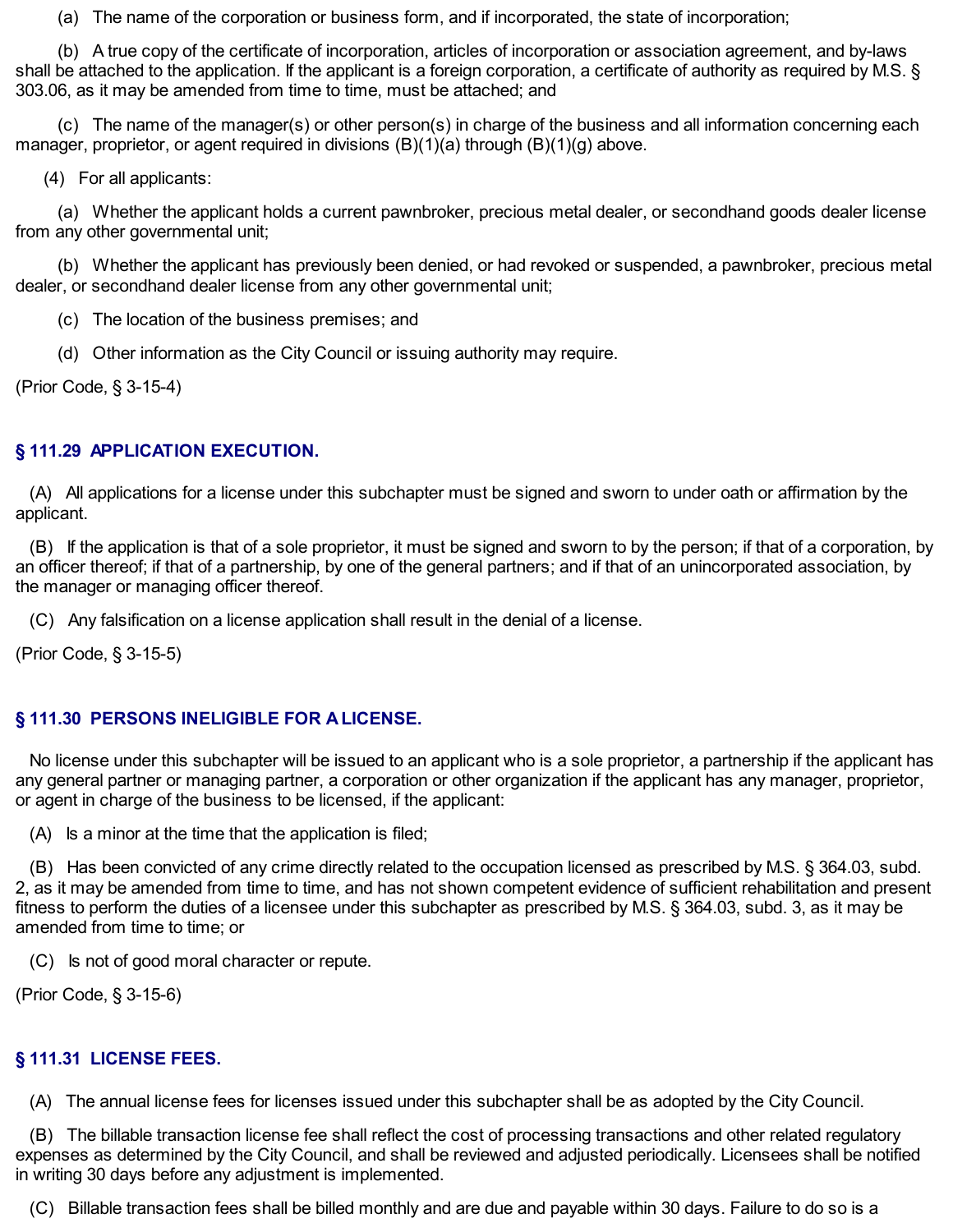violation of this subchapter.

(Prior Code, § 3-15-7) (Ord. 357, passed 11-27-2000; Ord. 542, passed 1-9-2012)

# **§ 111.32 BOND REQUIRED.**

Before a license will be issued, every applicant must submit a \$5,000 bond on the forms provided by the licensing authority. All bonds must be conditioned that the principal will observe all laws in relation to pawnbrokers, and will conduct business in conformity thereto, and that the principal will account for and deliver to any person legally entitled any goods which have come into the principal's hand through the principal's business as a pawnbroker, or in lieu thereof, will pay the reasonable value in money to the person. The bond shall contain a provision that no bond may be canceled except upon 30 days' written notice to the city, which shall be served upon the licensing authority.

(Prior Code, § 3-15-8)

# **§ 111.33 RECORDS REQUIRED.**

At the time of any reportable transaction other than renewals, extensions, or redemptions, every licensee must immediately record in English the following information by using ink or other indelible medium on forms or in a computerized record approved by local law enforcement:

(A) A complete and accurate description of each item including, but not limited to, any trademark, identification number, serial number, model number, brand name, or other identifying mark on such an item;

(B) The purchase price, amount of money loaned upon, or pledged therefor;

(C) The maturity date of the transaction and the amount due, including monthly and annual interest rates and all pawn fees and charges;

(D) Date, time, and place the item of property was received by the licensee, and the unique alpha and/or numeric transaction identifier that distinguishes it from all other transactions in the licensee's records;

(E) Full name, current residence address, current residence telephone number, date of birth, and accurate description of the person from whom the item of property was received, including: sex, height, weight, race, color of eyes, and color of hair;

(F) The identification number and state of issue from any of the following forms of identification of the seller:

- (1) Current valid Minnesota driver's license;
- (2) Current valid Minnesota identification card; or
- (3) Current valid photo identification card issued by another state or province of Canada.
- (G) The signature of the person identified in the transaction;

(H) (1) Effective 60 days from the date of notification by local law enforcement of acceptable video standards, the licensee must also take a color photograph or color video recording of:

(a) Each customer involved in a billable transaction; and

(b) Every item pawned or sold that does not have an unique serial or identification number permanently engraved or affixed.

(2) If a photograph is taken, it must be at least two inches in length by two inches in width and must be maintained in a manner that the photograph can be readily matched and correlated with all other records of the transaction to which they relate. The photographs must be available to the Chief of Police or the Chief's designee, upon request. The major portion of the photograph must include an identifiable front facial close-up of the person who pawned or sold the item. Items photographed must be accurately depicted. The licensee must inform the person that he or she is being photographed by displaying a sign of sufficient size in a conspicuous place in the premises. If a video photograph is taken, the video camera must zoom in on the person pawning or selling the item so as to include an identifiable close-up of that person's face. Items photographed by video must be accurately depicted. Video photographs must be electronically referenced by time and date so they can be readily matched and correlated with all other records of the transaction to which they relate. The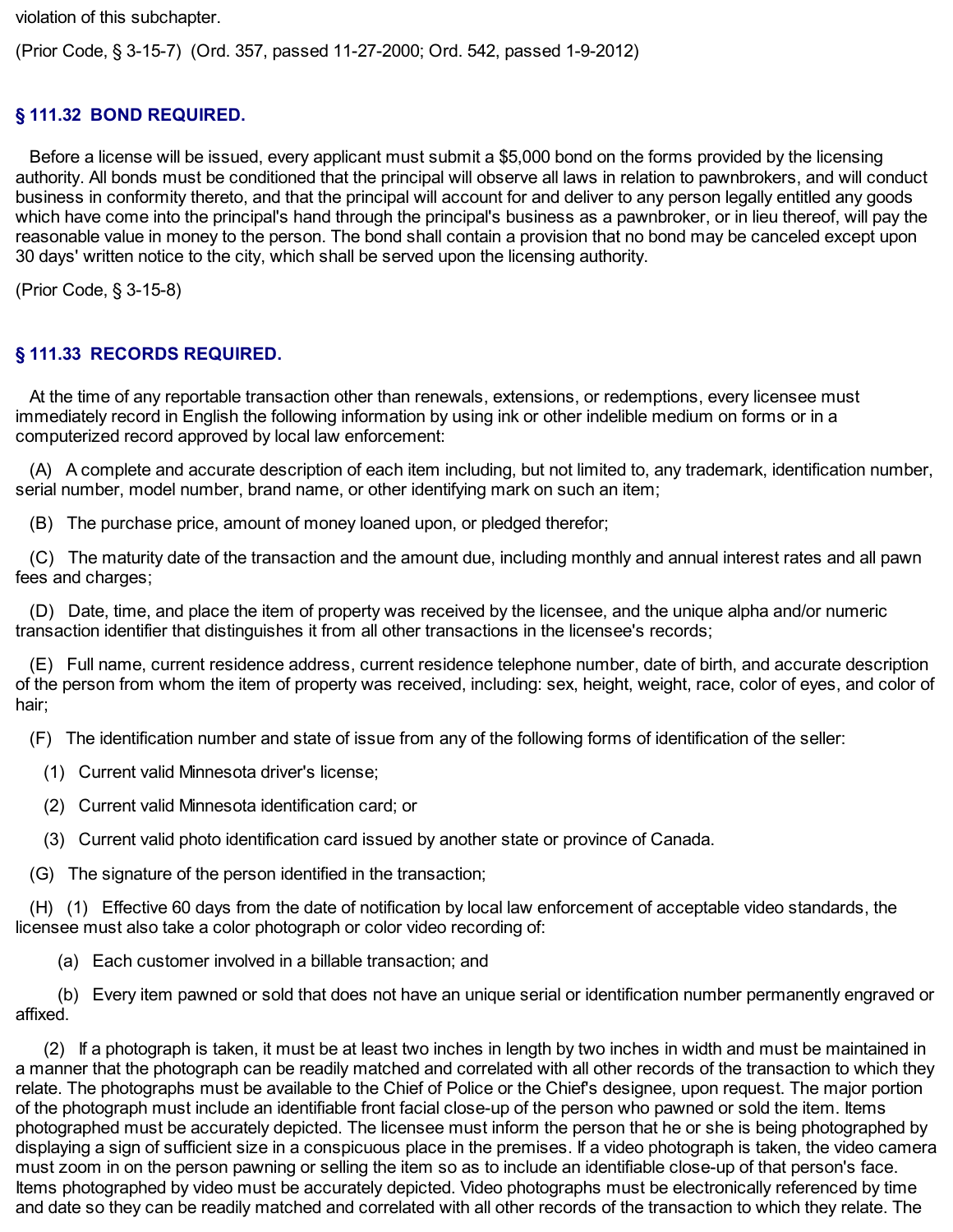licensee must inform the person orally that he or she is being videotaped and by displaying a sign of sufficient size in a conspicuous place on the premises. The licensee must keep the exposed videotape for three months.

(3) Effective 60 days from the date of notification by local law enforcement, licensees must fulfill the color photograph requirements in division (H) above by submitting them as digital images, in a format specified by the issuing authority, electronically cross-referenced to the reportable transaction they are associated with. Notwithstanding the digital images may be captured from required video recordings, this provision does not alter or amend the requirements in division (H) above.

(I) For renewals, extensions, and redemptions, the licensee shall provide the original transaction identifier, the date of the current transaction and the type of transaction; and

(J) The records must at all reasonable times be open to inspection by local law enforcement or state regulatory agencies. Data entries shall be retained for at least three years from the date of transaction. Entries of required digital images shall be retained a minimum of 90 days.

(Prior Code, § 3-15-9)

# **§ 111.34 DAILY REPORTS TO POLICE.**

#### (A) *Reporting transactions*.

(1) Effective no later than 60 days after local law enforcement provides licensees with computerized record standards, licensees must submit every reportable transaction to local law enforcement daily in the following manner.

(2) Licensees must provide to local law enforcement all information required in § 111.33(A) through (F) and other required information by transferring it from their computer to the automated pawn system via modem. All required records must be transmitted completely and accurately after the close of business each day in accordance with standards and procedures established by the issuing authority. The licensee must display a sign of sufficient size, in a conspicuous place in the premises, which informs all patrons that all transactions are reported to local law enforcement daily.

(B) *Billable transactions fees*. Licensees will be charged for each billable transaction reported to local law enforcement.

(1) If a licensee is unable to successfully transfer the required reports by modem, the licensee must provide local law enforcement printed copies of all reportable transactions along with the video tape(s) for that date by 12:00 the next business day.

(a) If the problem is determined to be in the licensee's system and is not corrected by the close of the first business day following the failure, the licensee must provide the required reports as detailed in division (B)(1) above, and must be charged a \$50 reporting failure penalty, daily, until the error is corrected; or

(b) If the problem is determined to be outside the licensee's system, the licensee must provide the required reports in division (B)(1) above and resubmit all such transactions via modem when the error is corrected.

(2) If a licensee is unable to capture, digitize, or transmit the photographs required in  $\S$  111.33(H), the licensee must immediately take all required photographs with a still camera, cross-reference the photographs to the correct transaction, and make the pictures available to local law enforcement upon request.

(C) *Technical problems*. Regardless of the cause or origin of the technical problems that prevented the licensee from uploading his or her reportable transactions, upon correction of the problem, the licensee shall upload every reportable transaction from every business day the problem had existed.

(D) *Delay of implementation*. Divisions (B)(1) through (B)(3) above notwithstanding, local law enforcement may, upon presentation of extenuating circumstances, delay the implementation of the daily reporting penalty.

(Prior Code, § 3-15-10)

#### **§ 111.35 RECEIPT REQUIRED.**

(A) Every licensee must provide a receipt to the party identified in every reportable transaction and must maintain a duplicate of that receipt for three years.

(B) The receipt must include at least the following information: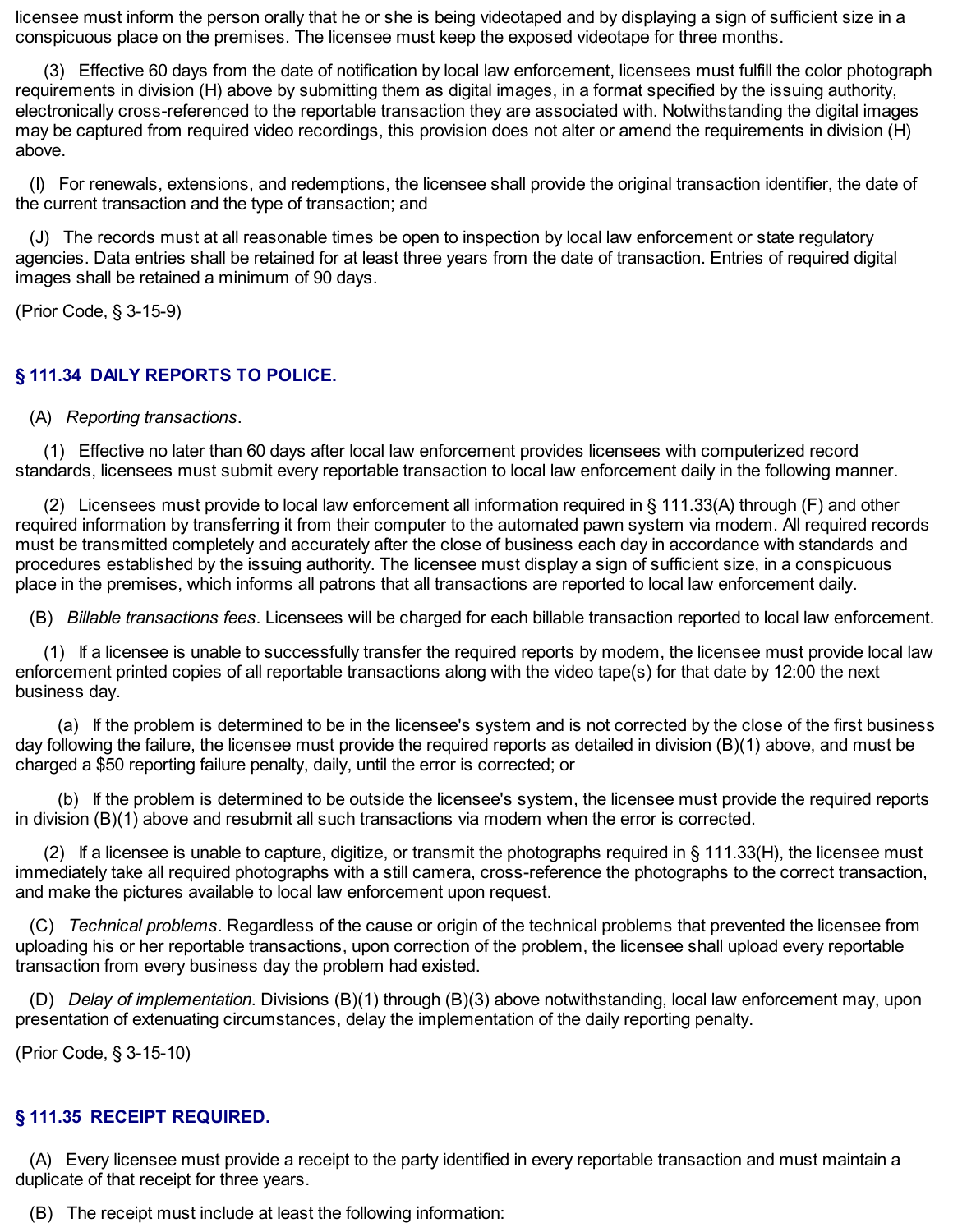(1) The name, address, and telephone number of the licensed business;

(2) The date and time the item was received by the licensee;

(3) Whether the item was pawned or sold or the nature of the transaction;

(4) An accurate description of each item received including, but not limited to, any trademark, identification number, serial number, model number, brand name, or other identifying mark on such an item;

(5) The signature or unique identifier of the licensee or employee that conducted the transaction;

(6) The amount advanced or paid;

(7) The monthly and annual interest rates, including all pawn fees and charges;

(8) The last regular day of business by which the item must be redeemed by the pledger without risk that the item will be sold, and the amount necessary to redeem the pawned item on that date;

(9) The full name, current residence address, current residence telephone number, and date of birth of the pledger or seller;

(10) The identification number and state of issue from any of the following forms of identification of the seller:

(a) Current valid Minnesota driver's license;

- (b) Current valid Minnesota identification card; or
- (c) Current valid photo driver's license or identification card issued by another state or province of Canada.

(11) Description of the pledger or seller including sex, approximate height, weight, race, color of eyes, and color of hair;

(12) The signature of the pledger or seller; and

(13) All printed statements as required by M.S. § 325J.04 subd. 2, as it may be amended from time to time, or any other applicable statutes.

(Prior Code, § 3-15-11)

# **§ 111.36 REDEMPTION PERIOD.**

(A) Any person pledging, pawning, or depositing an item for security must have a minimum of 60 days from the date of that transaction to redeem the item before it may be forfeited and sold. During the holding period, items may not be removed from the licensed location except as provided in § 111.43. Licensees are prohibited from redeeming any item to anyone other than the person to whom the receipt was issued or, to any person identified in a written and notarized authorization to redeem the property identified in the receipt, or to a person identified in writing by the pledger at the time of the initial transaction and signed by the pledger, or with approval of the police license inspector. Written authorization for release of property to persons other than original pledger must be maintained along with original transaction record in accordance with § 111.33(I).

(B) Pawnbroker must return goods, or provide compensation for lost or damaged goods, upon payment of the full amount due, unless:

- (1) The 60-day redemption period has expired; or
- (2) The goods have been taken into custody by a court or by a law enforcement officer or agency.

(Prior Code, § 3-15-12) (Ord. 542, passed 1-9-2012)

# **§ 111.37 HOLDING PERIOD.**

Any item purchased or accepted in trade by a licensee, but not involved in a pawn transaction, must not be sold or otherwise transferred for 31 days from the date of the transaction. An individual may redeem an item at any time during the holding period.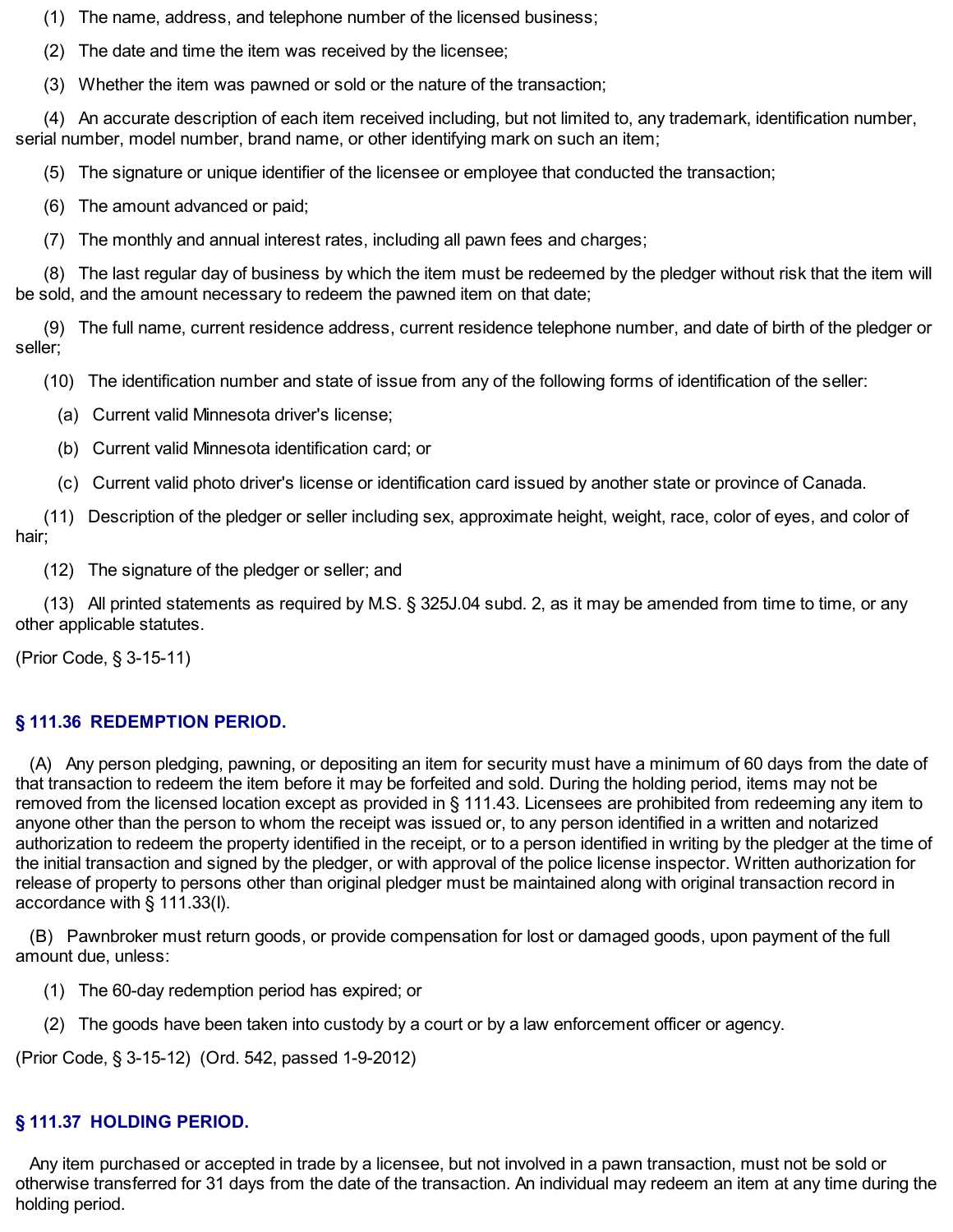# **§ 111.38 POLICE ORDER TO HOLD PROPERTY.**

Whenever a law enforcement official from any agency notifies a licensee not to sell an item, the item must not be sold or removed from the premises. This initial or investigative hold shall be confirmed in writing within 72 hours and remains in effect for 15 days from the date of initial notification. Local law enforcement may, in writing, extend an investigative hold or independently order an item held for up to 90 days, or order the confiscation of an item identified as stolen or evidence in a criminal case.

(Prior Code, § 3-15-14) (Ord. 542, passed 1-9-2012)

### **§ 111.39 INSPECTION OF ITEMS.**

At all times during the terms of the license, the licensee must allow law enforcement officials to enter the premises, in accordance with § 10.20, where the licensed business is located, including all off-site storage facilities as authorized in § 111.43, during normal business hours, except in an emergency for the purpose of inspecting the premises and inspecting the items, wares and merchandise and records therein to verify compliance with this subchapter and other applicable laws.

(Prior Code, § 3-15-15)

#### **§ 111.40 LABEL REQUIRED.**

Licensee must attach a label to every item at the time it is pawned, purchased, or received in inventory from any reportable transaction. Permanently recorded on this label must be the number or name that identifies the transaction in the shop's records, the transaction date, the name of the item and the description or the model and serial number of the item as reported to local law enforcement, whichever is applicable, and the date the item is out of pawn or can be sold, if applicable. Labels shall not be re-used.

(Prior Code, § 3-15-16)

#### **§ 111.41 PROHIBITED ACTS.**

(A) No person under the age of 18 years may pawn or sell or attempt to pawn or sell goods with any licensee, nor may any licensee receive any goods from a person under the age of 18 years.

(B) No licensee may receive any goods from a person of unsound mind or an intoxicated person.

(C) No licensee may receive any goods, unless the seller presents identification in the form of a valid driver's license, a valid state identification card, or current valid photo driver's license or identification card issued by the state of residency of the person from whom the item was received.

(D) No licensee may receive any item of property that possesses an altered or obliterated serial number or operation identification number or any item of property that has had its serial number removed.

(E) No person may pawn, pledge, sell, consign, leave, or deposit any article of property not their own; nor shall any person pawn, pledge, sell, consign, leave, or deposit the property of another, whether with permission or without; nor shall any person pawn, pledge, sell, consign, leave, or deposit any article of property in which another person has a security interest; with any licensee.

(F) No person seeking to pawn, pledge, sell, consign, leave, or deposit any article of property with any licensee shall give a false or fictitious name, nor give a false date of birth; nor give a false or out of date address of residence or telephone number; nor present a false or altered identification, or the identification of another, to any licensee.

(Prior Code, § 3-15-17) Penalty, see § 111.99